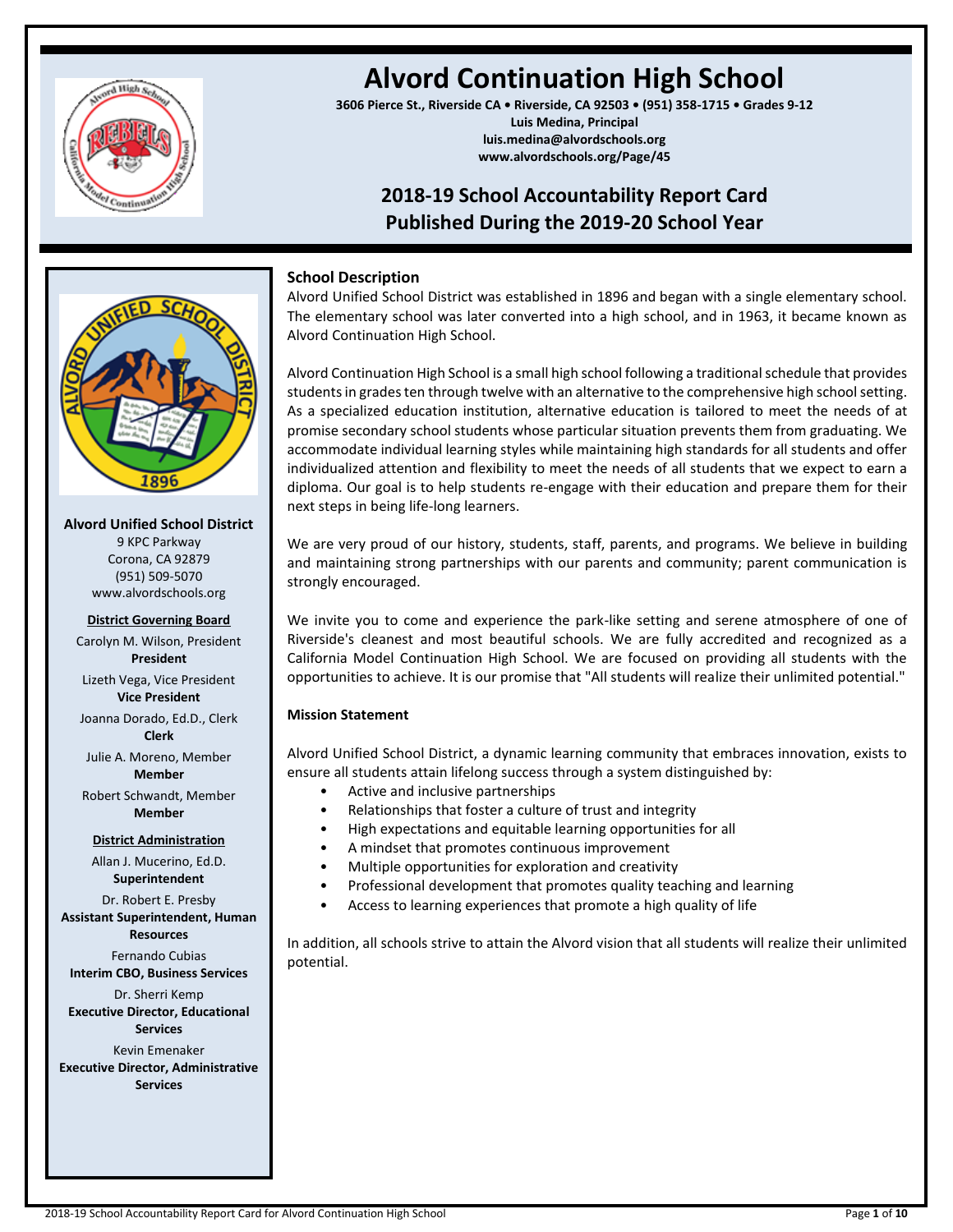### **About the SARC**

By February 1 of each year, every school in California is required by state law to publish a School Accountability Report Card (SARC). The SARC contains information about the condition and performance of each California public school. Under the Local Control Funding Formula (LCFF) all local educational agencies (LEAs) are required to prepare a Local Control and Accountability Plan (LCAP), which describes how they intend to meet annual school-specific goals for all pupils, with specific activities to address state and local priorities. Additionally, data reported in an LCAP is to be consistent with data reported in the SARC.

- For more information about SARC requirements, see the California Department of Education (CDE) SARC web page at [https://www.cde.ca.gov/ta/ac/sa/.](https://www.cde.ca.gov/ta/ac/sa/)
- For more information about the LCFF or LCAP, see the CDE LCFF web page at [https://www.cde.ca.gov/fg/aa/lc/.](https://www.cde.ca.gov/fg/aa/lc/)
- For additional information about the school, parents/guardians and community members should contact the school principal or the district office.

#### **2018-19 Student Enrollment by Grade Level**

| <b>Grade Level</b>      | <b>Number of Students</b> |  |  |
|-------------------------|---------------------------|--|--|
| <b>Grade 10</b>         |                           |  |  |
| Grade 11                | 57                        |  |  |
| Grade 12                | 108                       |  |  |
| <b>Total Enrollment</b> | 168                       |  |  |

#### **2018-19 Student Enrollment by Group**

| Group                                      | <b>Percent of Total Enrollment</b> |
|--------------------------------------------|------------------------------------|
| <b>Black or African American</b>           | 8.3                                |
| Asian                                      | 1.8                                |
| <b>Hispanic or Latino</b>                  | 82.7                               |
| <b>Native Hawaiian or Pacific Islander</b> | 0.6                                |
| White                                      | 5.4                                |
| <b>Two or More Races</b>                   | 1.2                                |
| <b>Socioeconomically Disadvantaged</b>     | 82.7                               |
| <b>English Learners</b>                    | 35.7                               |
| <b>Students with Disabilities</b>          | 7.1                                |
| <b>Foster Youth</b>                        | 1.2                                |
| <b>Homeless</b>                            | 12.5                               |

### **A. Conditions of Learning**

#### **State Priority: Basic**

The SARC provides the following information relevant to the State priority: Basic (Priority 1):

- Degree to which teachers are appropriately assigned and fully credentialed in the subject area and for the pupils they are teaching;
- Pupils have access to standards-aligned instructional materials; and School facilities are maintained in good repair

| <b>Teacher Credentials for Alvord Continuation</b> | $17-18$ 18-19 |    | 19-20 |
|----------------------------------------------------|---------------|----|-------|
| <b>With Full Credential</b>                        | 10            | 10 | 10    |
| <b>Without Full Credential</b>                     |               |    |       |
| Teaching Outside Subject Area of Competence        |               |    |       |

| <b>Teacher Credentials for Alvord Unified School</b> | 17-18 | 18-19 | $19-20$ |
|------------------------------------------------------|-------|-------|---------|
| <b>IWith Full Credential</b>                         |       |       | 838     |
| Without Full Credential                              |       |       |         |
| Teaching Outside Subject Area of Competence          |       |       | 18      |

#### **Teacher Misassignments and Vacant Teacher Positions at Alvord Continuation High School**

| Indicator                       | 17-18 | 18-19 | $19-20$ |
|---------------------------------|-------|-------|---------|
| Teachers of English Learners    |       |       |         |
| Total Teacher Misassignments*   |       |       |         |
| <b>Vacant Teacher Positions</b> |       |       |         |

Note: "Misassignments" refers to the number of positions filled by teachers who lack legal authorization to teach that grade level, subject area, student group, etc.

\*Total Teacher Misassignments includes the number of Misassignments of Teachers of English Learners.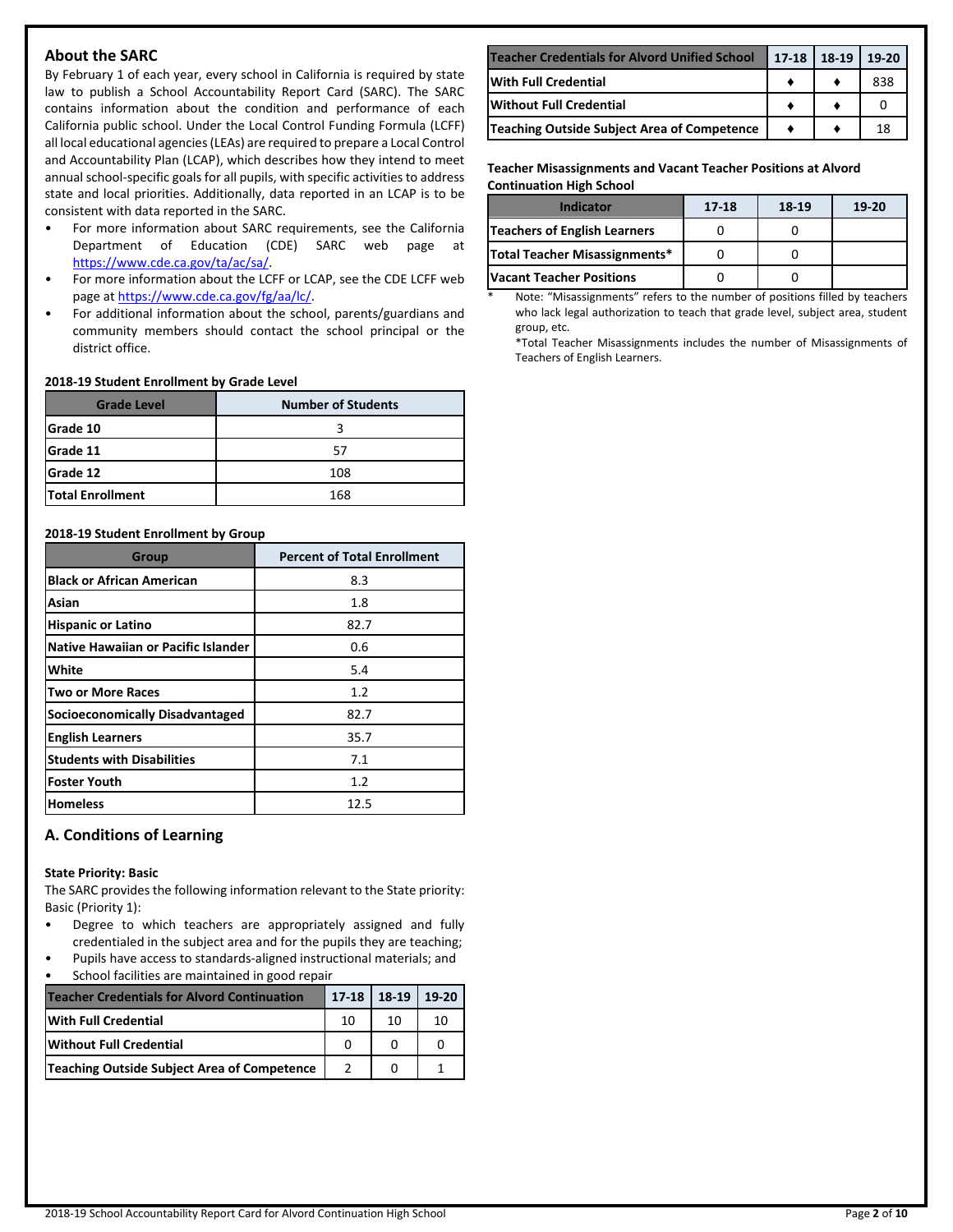### **Quality, Currency, Availability of Textbooks and Instructional Materials (School Year 2019-20)**

On September 19, 2019, Alvord Unified School District's Board of Education held a public hearing to comply with requirements of Education Code Section 60019. Information provided at the public hearing detailed (1) the extent to which standards-aligned textbooks and instructional materials were provided to all students, including English learners; (2) the definition of "sufficient textbooks or instructional materials" means each student has a textbook or materials, or both, to use in class and to take home and does not mean the district is required to have two sets of textbooks for each student; (3) sufficient textbooks and instructional materials were provided to each student, including English learners, in math, English language arts & English language development, history-social science, and science; (4) sufficient textbooks and instructional materials were provided to each student enrolled in foreign language and health classes; and (5) sufficient laboratory science equipment was provided for science laboratory classes offered in grades 9-12. During this hearing, the governing board determined that Alvord Unified School District provided each student with sufficient textbooks and instructional materials aligned to the California academic content standards consistent with the cycles and content of the California curriculum frameworks.

In addition, Alvord Unified School District has sufficient standards-aligned textbooks and instructional materials for all students, including English learners, enrolled in visual and performing arts classes. Developing a long-term textbook adoption plan for textbooks is in process.

Alvord Continuation High School uses the governing board adopted textbooks and instructional materials as detailed in the table:

### **Year and month in which data were collected: September 19, 2019 Core Curriculum Area <b>Textbooks** and Instructional Materials/Year of Adoption Reading/Language Arts **2002 McDougal Littell, The Language of Literature** English Language Development: McDougal Littell, StudySync / Adopted in 2019 **The textbooks listed are from most recent adoption:** Yes **Percent of students lacking their own assigned textbook:** 0% **Mathematics** 2017 Bedford, Calculus 2008 Glencoe/McGraw-Hill, Mathematics with Business Applications 2008 McDougal Littell, Algebra 1 2008 McDougal Littell, Algebra 2 2008 McDougal Littell, Geometry 2008 Pearson Prentice Hall, PreCalculus 2008 Thomson, Trigonometry 2008 W. H. Freeman, Practice of Statistics **The textbooks listed are from most recent adoption:** Yes **Percent of students lacking their own assigned textbook:** 0% **Science** 2007 Glencoe, Glencoe Physics 2007 Glencoe/McGraw-Hill, Chemistry Matter and Change 2007 Holt, Earth Science 2007 McDougal Littell, Biology 2007 Pearson Prentice Hall, Essentials of Human Anatomy & Physiology 2007 Thomson, Oceanography Science Laboratory Equipment **The textbooks listed are from most recent adoption:** Yes **Percent of students lacking their own assigned textbook:** 0% **History-Social Science** 2005 Glencoe/McGraw-Hill, Economics: Principles and Practices 2006 Holt, Rinehart and Winston, World Geography Today 2006 Pearson Prentice Hall, Magruder's American Government 2006 Pearson Prentice Hall, United States History - The Modern America 2006 Pearson Prentice Hall, World History: The Modern World 2008 Solid Star Press, Planet Geography **The textbooks listed are from most recent adoption:** Yes **Percent of students lacking their own assigned textbook:** 0%

**Textbooks and Instructional Materials**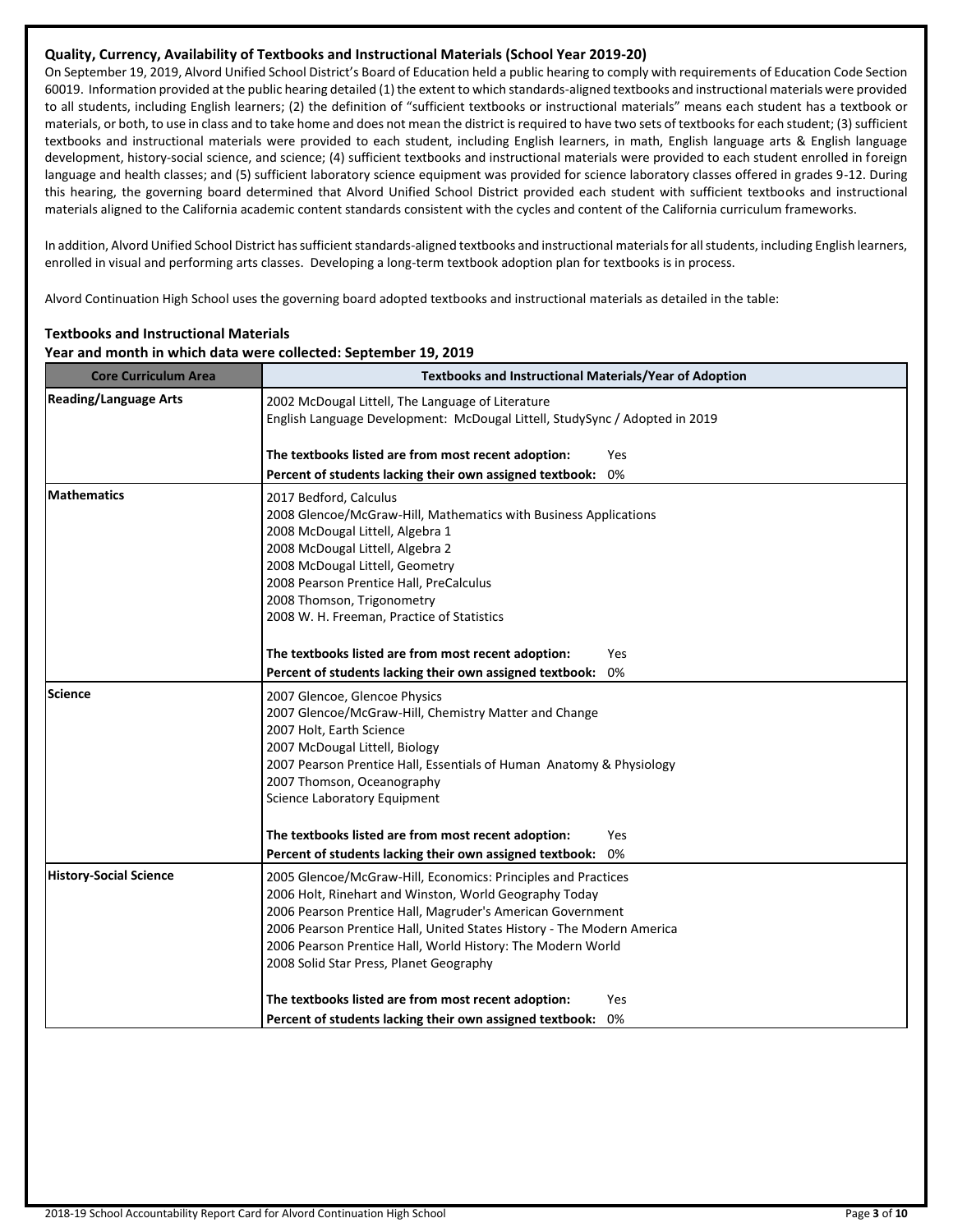| <b>Core Curriculum Area</b> | <b>Textbooks and Instructional Materials/Year of Adoption</b>                                                                                                                                                                                                            |     |  |  |  |
|-----------------------------|--------------------------------------------------------------------------------------------------------------------------------------------------------------------------------------------------------------------------------------------------------------------------|-----|--|--|--|
| <b>Foreign Language</b>     | 2003 Glencoe, Bon Voyage French 1, French 2, French 3-4<br>2003 Glencoe, Tresors DuTemps French 3<br>2007 Holt, Nuevas Vistas - Curso de Introduction 2006<br>2003 Holt, Nuevas Vistas Dos<br>2003 Holt, Nuevas Vistas Uno<br>2002 McDougal Littell, En Espanol 1, 2 & 3 |     |  |  |  |
|                             | The textbooks listed are from most recent adoption:<br>Yes<br>Percent of students lacking their own assigned textbook: 0%                                                                                                                                                |     |  |  |  |
| <b>Health</b>               | 2005 Glencoe, Glencoe Health<br>The textbooks listed are from most recent adoption:<br>Percent of students lacking their own assigned textbook: 0%                                                                                                                       | Yes |  |  |  |

Note: Cells with N/A values do not require data.

#### **School Facility Conditions and Planned Improvements (Most Recent Year)**

Alvord Continuation High School, built in 1935, is located on 4.14 acreage and its square footage totals 39,063. The school has three permanent classrooms, seven portable classrooms, two sets of restrooms, one administration building, one library and one snack bar. On-going campus improvements and maintenance ensure facilities are up to date and provide adequate space for students and staff.

Alvord Unified School District takes great efforts to ensure that all schools are clean, safe, and functional. To assist in this effort, the district uses a facility survey instrument developed by the State of California OPSC. Results of this survey are available in the school office or at the district. In addition, district maintenance staff makes repairs necessary to keep the school in good repair and working order. A district-wide work order process is used to ensure efficient service and to prioritize repairs.

The school is cleaned on a regular basis with a day custodian who works with the principal to develop a cleaning schedule to maintain a clean and safe environment for all students before, during and after the instructional day.

\* All FIT report repairs described in the following table are completed, in progress, or planned for repair.

| <b>System Inspected</b>                                             | <b>Repair Status</b> | <b>Repair Needed and</b><br><b>Action Taken or Planned</b>                                                                                                                                                                                                                                                                                                                                                                                                                                                                                                                                                                                                                                                                                                            |
|---------------------------------------------------------------------|----------------------|-----------------------------------------------------------------------------------------------------------------------------------------------------------------------------------------------------------------------------------------------------------------------------------------------------------------------------------------------------------------------------------------------------------------------------------------------------------------------------------------------------------------------------------------------------------------------------------------------------------------------------------------------------------------------------------------------------------------------------------------------------------------------|
| Systems:<br>Gas Leaks, Mechanical/HVAC, Sewer                       | Good                 |                                                                                                                                                                                                                                                                                                                                                                                                                                                                                                                                                                                                                                                                                                                                                                       |
| Interior:<br><b>Interior Surfaces</b>                               | Fair                 | (Room 1) 15. Window is broken.<br>(Main Office) 4. Ceiling tile is broken.<br>Ceiling tile has a water stain.<br>(Room 6) 4. Ceiling tiles have water stains.<br>Ceiling tiles is broken. Ceiling tile has a<br>hole. Formica countertop is chipping.<br>(Book Room) 4. Ceiling tiles have holes.<br>Carpet is lifting.<br>(Snack Bar) 11. Paint is peeling on door<br>frame.<br>(Room 8) 11. Paint is peeling on eaves and<br>door frame.<br>(Room 11) 14. Trip hazard on walkway at<br>asphalt/cement seam.<br>(Room 13) 9. Faucet and drinking fountain<br>have a low flow. 11. Paint is peeling in<br>gutters.<br>(Library/Room 19) 4. Carpet is torn.<br>(Room 20) 4. Ceiling tiles are torn. Carper<br>is torn. 11. Paint is peeling on door and<br>door frame. |
| <b>Cleanliness:</b><br>Overall Cleanliness, Pest/Vermin Infestation | Good                 |                                                                                                                                                                                                                                                                                                                                                                                                                                                                                                                                                                                                                                                                                                                                                                       |

### **School Facility Good Repair Status (Most Recent Year) Year and month in which data were collected: October 23, 2019**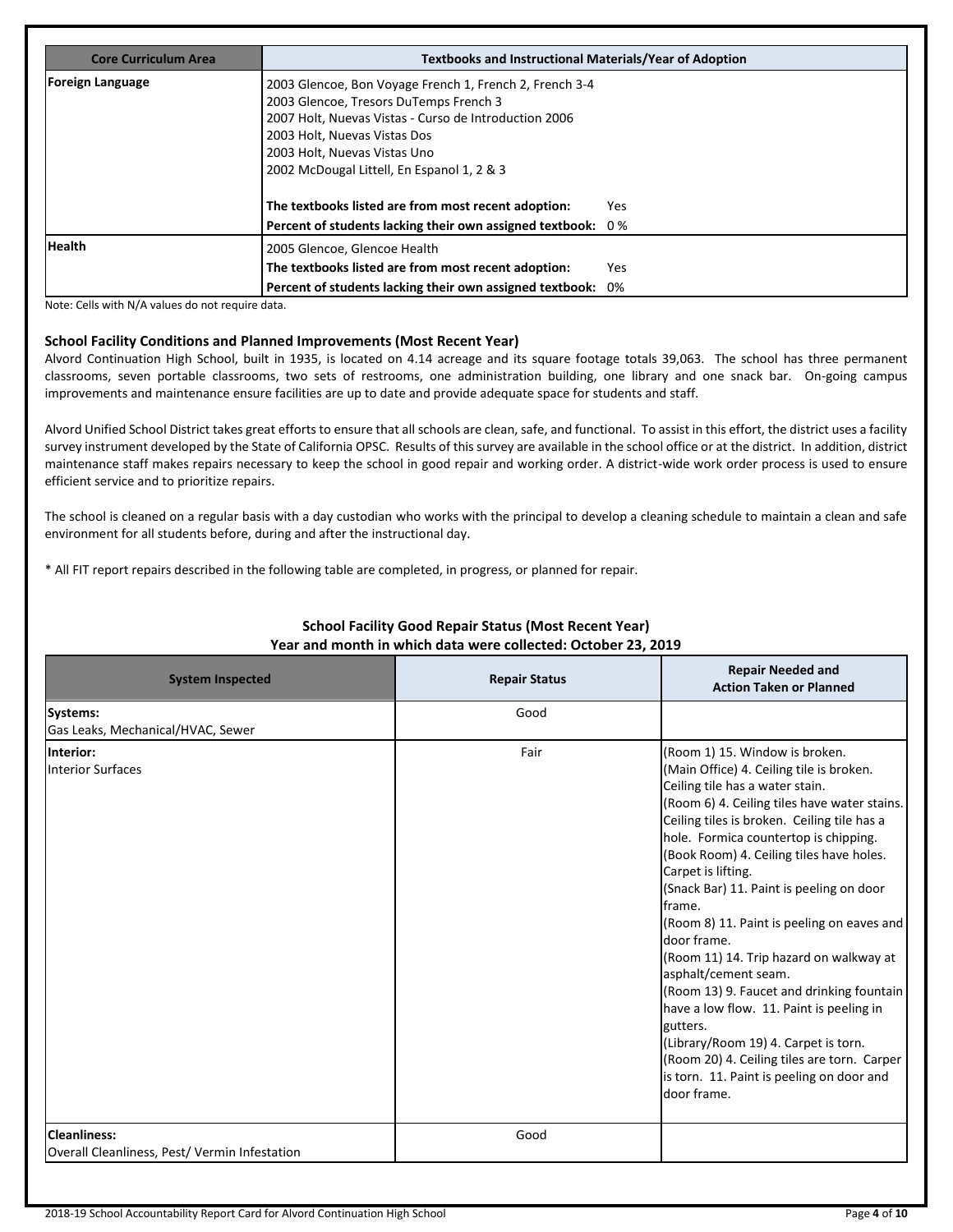| <b>System Inspected</b>                                            | <b>Repair Status</b> | <b>Repair Needed and</b><br><b>Action Taken or Planned</b>                                                      |
|--------------------------------------------------------------------|----------------------|-----------------------------------------------------------------------------------------------------------------|
| Electrical:<br>Electrical                                          | Good                 | (Boy's Restroom) 7. Electrical cover is<br>broken in ceiling.                                                   |
| <b>Restrooms/Fountains:</b><br>Restrooms, Sinks/ Fountains         | Fair                 | (Faculty Lounge) 9. Drinking fountain has<br>a high flow.<br>(Girl's Restroom) 7. Hand dryer is not<br>working. |
| Safety:<br>Fire Safety, Hazardous Materials                        | Good                 |                                                                                                                 |
| Structural:<br><b>Structural Damage, Roofs</b>                     | Good                 |                                                                                                                 |
| External:<br>Playground/School Grounds, Windows/Doors/Gates/Fences | Good                 | (Parking Lot) 14. Trip hazards through out<br>and at most cement/asphalt seams.                                 |
| <b>Overall Rating</b>                                              | Good                 |                                                                                                                 |

### **B. Pupil Outcomes**

#### **State Priority: Pupil Achievement**

The SARC provides the following information relevant to the State priority: Pupil Achievement (Priority 4):

- **Statewide assessments** (i.e., California Assessment of Student Performance and Progress [CAASPP] System, which includes the Smarter Balanced Summative Assessments for students in the general education population and the California Alternate Assessments [CAAs] for English language arts/literacy [ELA] and mathematics given in grades three through eight and grade eleven. Only eligible students may participate in the administration of the CAAs. CAAs items are aligned with alternate achievement standards, which are linked with the Common Core State Standards [CCSS] for students with the most significant cognitive disabilities); and
- The percentage of students who have successfully completed courses that satisfy the requirements for entrance to the University of California and the California State University, or career technical education sequences or programs of study

#### **CAASPP Test Results in ELA and Mathematics for All Students Grades Three through Eight and Grade Eleven**

#### **Percentage of Students Meeting or Exceeding the State Standard**

| <b>Subject</b> | <b>School</b><br>$17 - 18$ | <b>School</b><br>18-19 | <b>District</b><br>$17 - 18$ | <b>District</b><br>18-19 | <b>State</b><br>$17 - 18$ | <b>State</b><br>18-19 |
|----------------|----------------------------|------------------------|------------------------------|--------------------------|---------------------------|-----------------------|
| lela           |                            |                        | 40                           | 42                       | 50                        | 50                    |
| Math           |                            |                        | つフ                           | 28                       | 38                        | 39                    |

Note: Percentages are not calculated when the number of students tested is ten or less, either because the number of students in this category is too small for statistical accuracy or to protect student privacy.

Note: ELA and mathematics test results include the Smarter Balanced Summative Assessment and the CAA. The "Percent Met or Exceeded" is calculated by taking the total number of students who met or exceeded the standard on the Smarter Balanced Summative Assessment plus the total number of students who met the standard (i.e., achieved Level 3–Alternate) on the CAAs divided by the total number of students who participated in both assessments.

### **CAASPP Test Results in Science for All Students Grades Five, Eight, and Ten**

#### **Percentage of Students Meeting or Exceeding the State Standard**

| <b>Subject</b> | <b>School</b> | <b>School</b> | <b>District</b> | <b>District</b> | <b>State</b> | <b>State</b> |
|----------------|---------------|---------------|-----------------|-----------------|--------------|--------------|
|                | $17 - 18$     | 18-19         | 17-18           | 18-19           | 17-18        | 18-19        |
| Science I      | N/A           | N/A           | N/A             | N/A             | N/A          | N/A          |

Note: Cells with N/A values do not require data.

Note: This is a placeholder for the California Science Test (CAST) which was administered operationally during the 2018-19 school year. However, these data are not available for inclusion in the 2018-19 SARC posting due February 1, 2020. These data will be included in the 2019-20 SARC posting due February 1, 2021.

#### **State Priority: Other Pupil Outcomes**

The SARC provides the following information relevant to the State priority: Other Pupil Outcomes (Priority 8):

• Pupil outcomes in the subject area of physical education

#### **2018-19 Percent of Students Meeting Fitness Standards**

| Grade<br>Level | 4 of 6 | 5 of 6 | 6 of 6 |
|----------------|--------|--------|--------|
|                |        |        |        |

Note: Percentages are not calculated and double dashes (--) appear in the table when the number of students tested is ten or less, either because the number of students in this category is too small for statistical accuracy or to protect student privacy.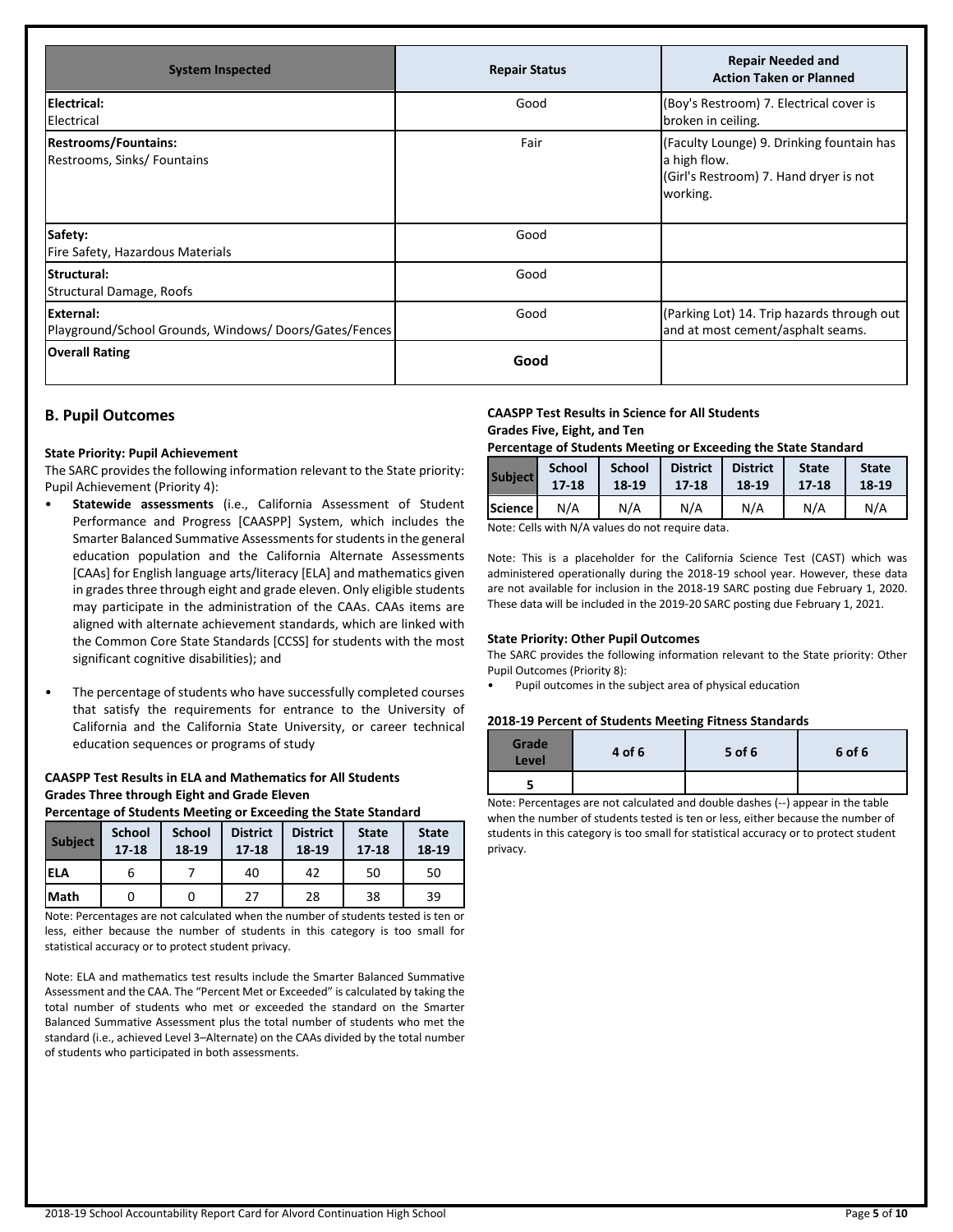| <b>Student Group</b>                   | <b>Total</b><br><b>Enrollment</b> | <b>Number</b><br><b>Tested</b>        | Percent<br><b>Tested</b>              | Percent<br><b>Met or Exceeded</b>     |
|----------------------------------------|-----------------------------------|---------------------------------------|---------------------------------------|---------------------------------------|
| <b>All Students</b>                    | 90                                | 86                                    | 95.56                                 | 6.98                                  |
| Male                                   | 52                                | 48                                    | 92.31                                 | 2.08                                  |
|                                        |                                   |                                       |                                       |                                       |
| Female                                 | 38                                | 38                                    | 100.00                                | 13.16                                 |
| <b>Black or African American</b>       | --                                | $\hspace{0.05cm}$ – $\hspace{0.05cm}$ | $\hspace{0.05cm}$ – $\hspace{0.05cm}$ | $\hspace{0.05cm}$ – $\hspace{0.05cm}$ |
| Asian                                  | --                                | --                                    | --                                    | --                                    |
| <b>Hispanic or Latino</b>              | 76                                | 74                                    | 97.37                                 | 6.76                                  |
| White                                  | --                                | --                                    | --                                    | --                                    |
| <b>Two or More Races</b>               | --                                | $\hspace{0.05cm}$ – $\hspace{0.05cm}$ | $\hspace{0.05cm}$ – $\hspace{0.05cm}$ | $\hspace{0.05cm}$ – $\hspace{0.05cm}$ |
| <b>Socioeconomically Disadvantaged</b> | 78                                | 74                                    | 94.87                                 | 1.35                                  |
| <b>English Learners</b>                | 37                                | 35                                    | 94.59                                 | 2.86                                  |
| <b>Students with Disabilities</b>      | --                                | $\hspace{0.05cm}$ – $\hspace{0.05cm}$ | $\hspace{0.05cm}$ – $\hspace{0.05cm}$ | --                                    |
| <b>Foster Youth</b>                    | --                                | $\hspace{0.05cm}$ – $\hspace{0.05cm}$ | $\hspace{0.05cm}$ – $\hspace{0.05cm}$ | --                                    |
| <b>Homeless</b>                        |                                   |                                       | --                                    |                                       |

Note: ELA test results include the Smarter Balanced Summative Assessment and the CAA. The "Percent Met or Exceeded" is calculated by taking the total number of students who met or exceeded the standard on the Smarter Balanced Summative Assessment plus the total number of students who met the standard (i.e., achieved Level 3–Alternate) on the CAAs divided by the total number of students who participated in both assessments.

Note: Double dashes (--) appear in the table when the number of students is ten or less, either because the number of students in this category is too small for statistical accuracy or to protect student privacy.

Note: The number of students tested includes all students who participated in the test whether they received a score or not; however, the number of students tested is not the number that was used to calculate the achievement level percentages. The achievement level percentages are calculated using only students who received scores.

#### **School Year 2018-19 CAASPP Assessment Results - Mathematics Disaggregated by Student Groups, Grades Three through Eight and Eleven**

| ິ<br>$\sim$ .<br>.<br>$  -$<br>ັ<br><b>Student Group</b> | ັ<br><b>Total</b><br><b>Enrollment</b> | <b>Number</b><br><b>Tested</b>        | Percent<br><b>Tested</b> | Percent<br>Met or Exceeded |
|----------------------------------------------------------|----------------------------------------|---------------------------------------|--------------------------|----------------------------|
| <b>All Students</b>                                      | 90                                     | 86                                    | 95.56                    | 0.00                       |
| Male                                                     | 52                                     | 48                                    | 92.31                    | 0.00                       |
| Female                                                   | 38                                     | 38                                    | 100.00                   | 0.00                       |
| <b>Black or African American</b>                         | $- -$                                  | --                                    |                          |                            |
| Asian                                                    | --                                     | $\hspace{0.05cm}$ – $\hspace{0.05cm}$ | --                       | --                         |
| <b>Hispanic or Latino</b>                                | 76                                     | 74                                    | 97.37                    | 0.00                       |
| White                                                    | --                                     | --                                    | --                       | --                         |
| <b>Two or More Races</b>                                 | --                                     | --                                    | $- -$                    |                            |
| <b>Socioeconomically Disadvantaged</b>                   | 78                                     | 74                                    | 94.87                    | 0.00                       |
| <b>English Learners</b>                                  | 37                                     | 35                                    | 94.59                    | 0.00                       |
| <b>Students with Disabilities</b>                        | --                                     | --                                    | --                       |                            |
| <b>Foster Youth</b>                                      | $- -$                                  | $\overline{\phantom{m}}$              | $-$                      | --                         |
| <b>Homeless</b>                                          | $- -$                                  | $\qquad \qquad -$                     | $-$                      | --                         |

Note: Mathematics test results include the Smarter Balanced Summative Assessment and the CAA. The "Percent Met or Exceeded" is calculated by taking the total number of students who met or exceeded the standard on the Smarter Balanced Summative Assessment plus the total number of students who met the standard (i.e., achieved Level 3–Alternate) on the CAAs divided by the total number of students who participated in both assessments.

Note: Double dashes (--) appear in the table when the number of students is ten or less, either because the number of students in this category is too small for statistical accuracy or to protect student privacy.

Note: The number of students tested includes all students who participated in the test whether they received a score or not; however, the number of students tested is not the number that was used to calculate the achievement level percentages. The achievement level percentages are calculated using only students who received scores.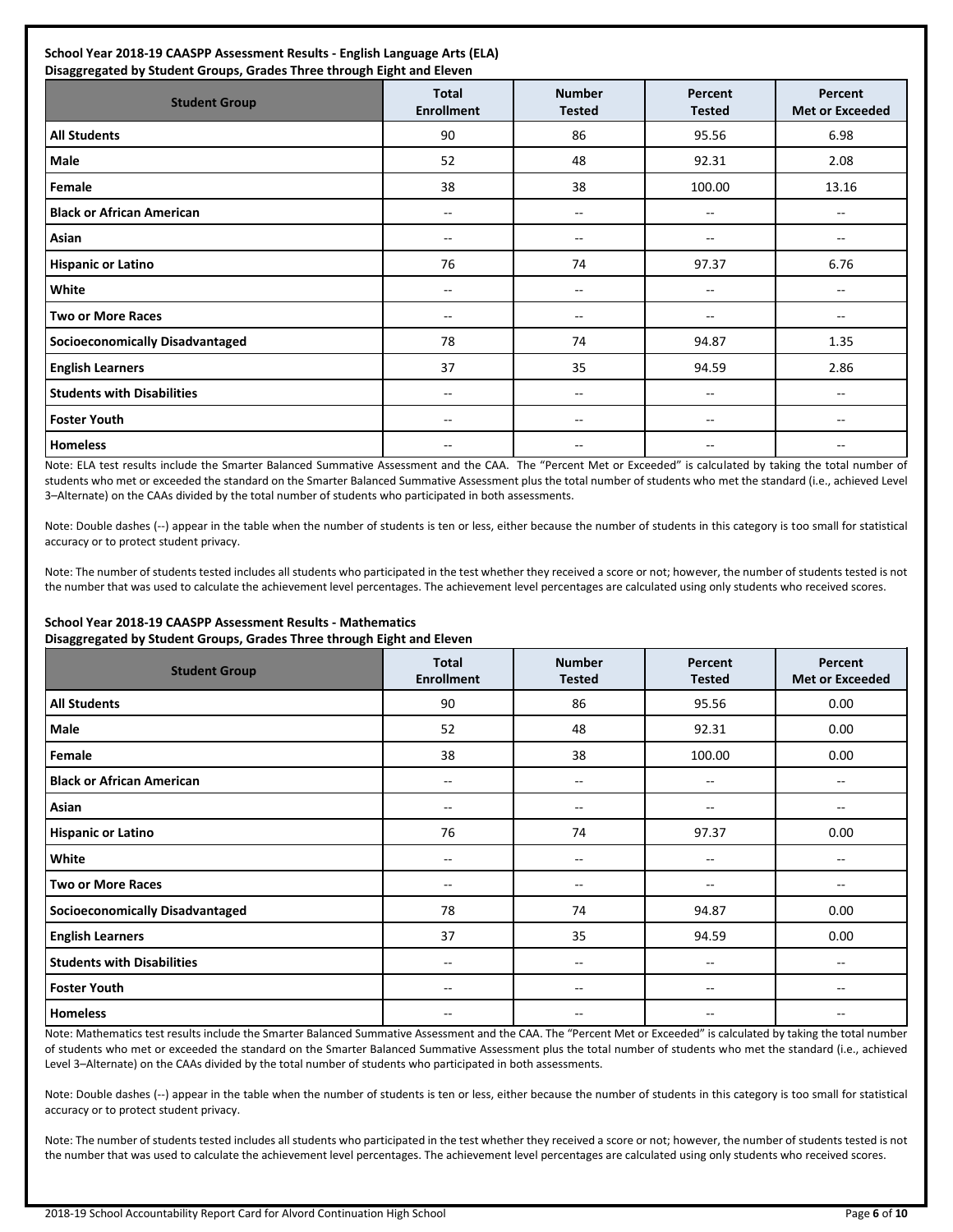### **C. Engagement**

### **State Priority: Parental Involvement**

The SARC provides the following information relevant to the State priority: Parental Involvement (Priority 3):

• Efforts the school district makes to seek parent input in making decisions for the school district and each school site

### **Opportunities for Parental Involvement (School Year 2019-20)**

Parents are welcome at school and are encouraged to get involved by volunteering in the classroom, participating in a decision-making group, or simply attending school events.

The school communicates with parents about upcoming events through flyers, parent conferences, the school marquee, the school website, and the Alvord Continuation High School newsletter. Contact the school office at (951) 351-1715 for more information on how to become involved in your child's learning environment.

Volunteer Opportunities: Parents can volunteer in several school activities

School Advisory Groups & Committees: English Learner Advisory Council, School Site Council and Coffee with the Principal

School Events: Back to School Night, Open House, and New Student/Parent Orientation

### **State Priority: School Climate**

The SARC provides the following information relevant to the State priority: School Climate (Priority 6):

- Pupil suspension rates;
- Pupil expulsion rates; and
- Other local measures on the sense of safety.

### **School Safety Plan**

The Comprehensive School Safety Plan was discussed with staff, evaluated, amended, reviewed, and updated in September 2, 2019. This plan, developed in collaboration with the school, local agencies and the district office, fulfills all legal requirements and complies with EC 32280-89. A school disaster preparedness plan that deals with a wide variety of emergency situations is included into the School Safety Plan. Earthquake, fire, and lockdown drills are conducted as required. The key elements of the Comprehensive School Safety Plan include an assessment of current status of school crime; dress code policy; child abuse reporting procedures; routine and emergency disaster procedures; safe movement of students, parents and staff to and from school; maintaining a safe and orderly school environment; sexual harassment policy; safety procedures; suspension, expulsion, and mandatory expulsion policies; teacher notification of dangerous students policy; anti-bullying policy; and school discipline rules and procedures pursuant to EC 35291 and 35291.5.

| <b>Suspensions and Expulsions for the School</b> | 2016-17 | 2017-18 | 2018-19    |
|--------------------------------------------------|---------|---------|------------|
| <b>Suspensions Rate</b>                          | <b></b> | 4.9     | <u>. .</u> |
| <b>Expulsions Rate</b>                           | 2.9     | ∸∙      | <u>. .</u> |

| <b>Suspensions and Expulsions for the District</b> | 2016-17 | 2017-18 | 2018-19 |
|----------------------------------------------------|---------|---------|---------|
| <b>Suspensions Rate</b>                            |         | 2.8     | 2.b     |
| <b>Expulsions Rate</b>                             | 0.3     | U.:     |         |

| Suspensions and Expulsions for the State | 2016-17 | 2017-18 | 2018-19 |
|------------------------------------------|---------|---------|---------|
| <b>Suspensions Rate</b>                  | 3.O     | ---     |         |
| <b>Expulsions Rate</b>                   | U. L    | U.I     | ∪.⊥     |

### **D. Other SARC Information**

The information in this section is required to be in the SARC but is not included in the state priorities for LCFF.

### **Ratio of Academic Counselors to Pupils (School Year 2018-19)**

|                                                                                                                                                           | Ratio |  |  |  |
|-----------------------------------------------------------------------------------------------------------------------------------------------------------|-------|--|--|--|
| <b>LAcademic Counselor*</b>                                                                                                                               | 168.0 |  |  |  |
| One Full Time Facilitate (FTF) and heart and marked condition full time, and FTF and also accompanies in the marked colorador and condition of full time. |       |  |  |  |

One Full Time Equivalent (FTE) equals one staff member working full time; one FTE could also represent two staff members who each work 50 percent of full time.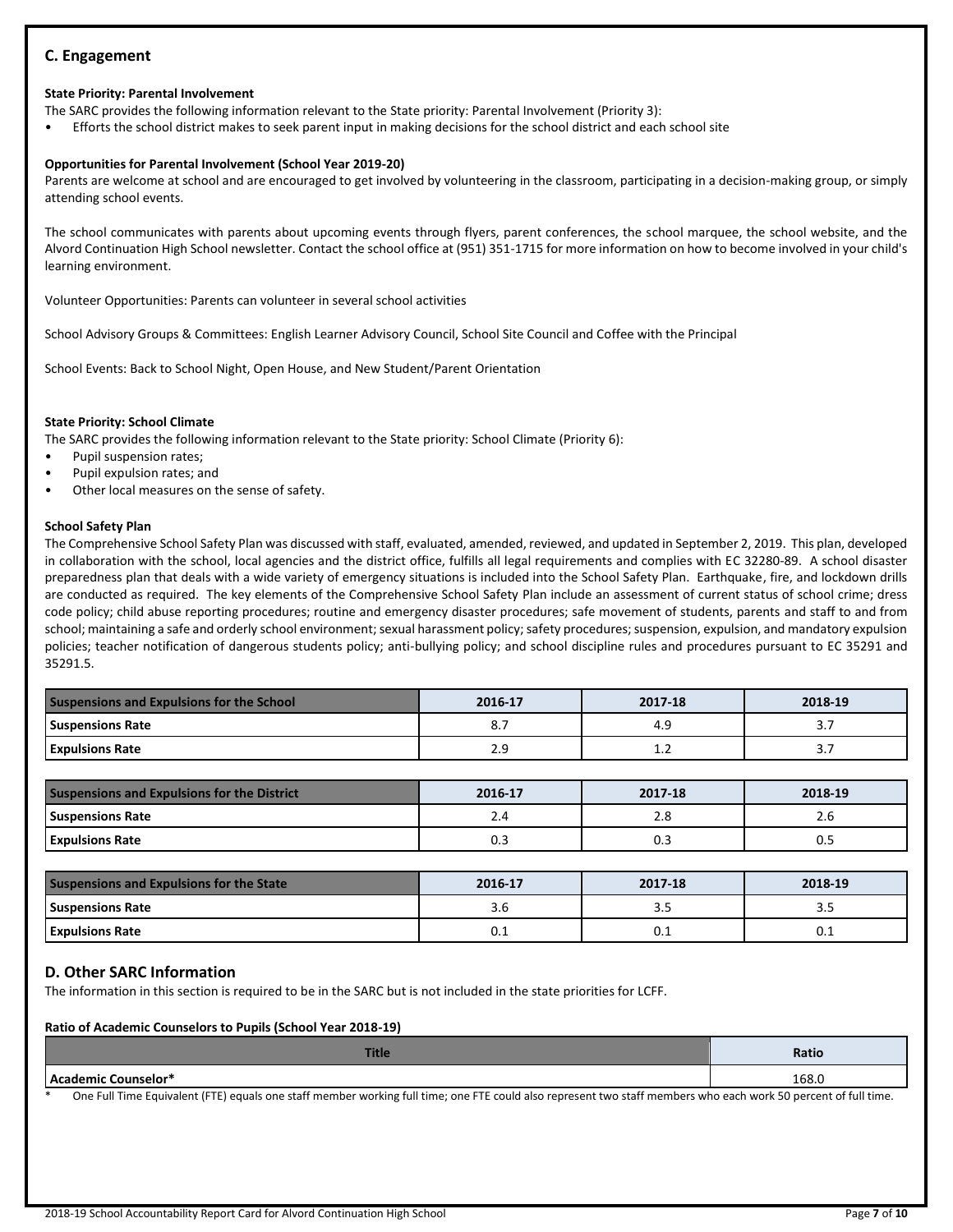| <b>Student Support Services Staff (School Year 2018-19)</b>                                                                                                   |                                                |
|---------------------------------------------------------------------------------------------------------------------------------------------------------------|------------------------------------------------|
| <b>Title</b>                                                                                                                                                  | <b>Number of Full-Time Equivalent</b><br>(FTE) |
| <b>Counselor (Social/Behavioral or Career Development)</b>                                                                                                    | 1.0                                            |
| Library Media Teacher (Librarian)                                                                                                                             |                                                |
| Library Media Services Staff (Paraprofessional)                                                                                                               |                                                |
| Psychologist                                                                                                                                                  |                                                |
| <b>Social Worker</b>                                                                                                                                          |                                                |
| <b>Nurse</b>                                                                                                                                                  |                                                |
| Speech/Language/Hearing Specialist                                                                                                                            |                                                |
| <b>Resource Specialist (non-teaching)</b>                                                                                                                     |                                                |
| <b>Other</b><br>One Full This Control of HTF) annuals and distinguished and the company of the distinguished and manufacturers in the conditions of full then |                                                |

One Full Time Equivalent (FTE) equals one staff member working full time; one FTE could also represent two staff members who each work 50 percent of full time.

### **Average Class Size and Class Size Distribution (Secondary)**

| <b>Subject</b>        | 2016-17<br>Average<br><b>Class</b><br><b>Size</b> | 2016-17<br># of<br>Classes*<br><b>Size</b><br>$1 - 22$ | 2016-17<br># of<br>Classes*<br><b>Size</b><br>$23 - 32$ | 2016-17<br># of<br>Classes*<br><b>Size</b><br>$33+$ | 2017-18<br>Average<br><b>Class</b><br><b>Size</b> | 2017-18<br># of<br>Classes*<br><b>Size</b><br>$1 - 22$ | 2017-18<br># of<br>Classes*<br><b>Size</b><br>$23 - 32$ | 2017-18<br># of<br>Classes*<br><b>Size</b><br>$33+$ | 2018-19<br>Average<br><b>Class</b><br><b>Size</b> | 2018-19<br># of<br>Classes*<br><b>Size</b><br>$1 - 22$ | 2018-19<br># of<br>Classes*<br><b>Size</b><br>$23 - 32$ | 2018-19<br># of<br>Classes*<br><b>Size</b><br>$33+$ |
|-----------------------|---------------------------------------------------|--------------------------------------------------------|---------------------------------------------------------|-----------------------------------------------------|---------------------------------------------------|--------------------------------------------------------|---------------------------------------------------------|-----------------------------------------------------|---------------------------------------------------|--------------------------------------------------------|---------------------------------------------------------|-----------------------------------------------------|
| English               | 3                                                 | 42                                                     |                                                         |                                                     | 4                                                 | 35                                                     |                                                         |                                                     | 5                                                 | 42                                                     |                                                         |                                                     |
| <b>Mathematics</b>    | 5                                                 | 20                                                     |                                                         |                                                     | 5                                                 | 22                                                     |                                                         |                                                     | 4                                                 | 35                                                     |                                                         |                                                     |
| <b>Science</b>        | 4                                                 | 8                                                      |                                                         |                                                     | 3                                                 |                                                        |                                                         |                                                     |                                                   | 6                                                      |                                                         |                                                     |
| <b>Social Science</b> | 4                                                 | 42                                                     |                                                         |                                                     |                                                   | 34                                                     |                                                         |                                                     | 5                                                 | 39                                                     |                                                         |                                                     |

\* Number of classes indicates how many classrooms fall into each size category (a range of total students per classroom). At the secondary school level, this information is reported by subject area rather than grade level.

### **Professional Development provided for Teachers**

| Measure                                                                         | 2017-18 | 2018-19 | 2019-20 |
|---------------------------------------------------------------------------------|---------|---------|---------|
| Number of school days dedicated to Staff Development and Continuous Improvement |         |         |         |

All staff members participate in professional development offered by the school. In addition, many staff members participate in additional trainings appropriate for individual needs or for specific programs sponsored by the district through departments. Site professional development is held during early release and grade level/subject collaboration days. These collaborations focus on the cycle of inquiry and plan for first, best instruction after a review of standards and students results on formative and summative assessments. District professional development includes release days and after school workshops. When appropriate to meet the needs of students, staff attends conferences. District instructional coaches and site academic coaches support certificated and paraprofessional staff by providing workshop opportunities, individual mentoring, and in-class coaching. New teachers are supported by the Teacher Induction Program that includes coaching and mentoring. Classified paraprofessionals and support staff attend job-related training provided by the site and district.

In 2017-18, site professional development focused on strengthening instructional instruction and student learning in core curriculum areas.

Alvord Unified School District provided professional development for teachers and support staff in 2017-18 on various topics related to state mandated assessments (SBAC, ELPAC), special education assessments, interim assessments, formative assessments (PELI, DIBELS), student data chats, Aeries/CALPADS data management for specific school staff, instructional strategies for English learners, behavior supports, mandated special education forms/plans, crisis response, student success teams, and Aeries gradebook.

The annual number of school days dedicated to staff development and/or collaboration are attended by either all staff, grade level teams, or subject level teachers:

2016-17: 1 2017-18: 4 2018-19: 4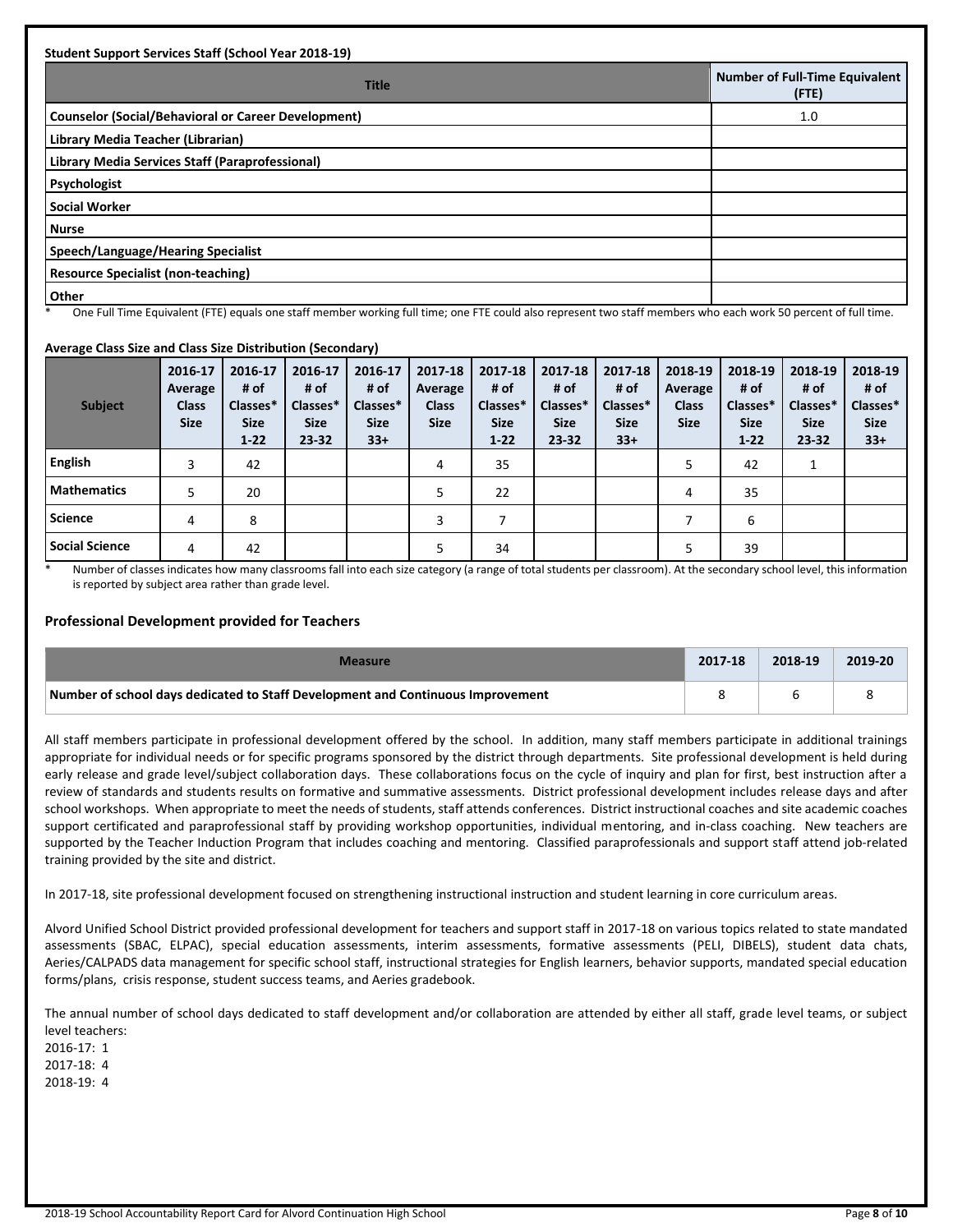#### **FY 2017-18 Teacher and Administrative Salaries**

| Category                             | <b>District</b><br>Amount | <b>State Average for</b><br><b>Districts In Same</b><br>Category |  |
|--------------------------------------|---------------------------|------------------------------------------------------------------|--|
| <b>Beginning Teacher Salary</b>      | \$51,579                  | \$51,374                                                         |  |
| <b>Mid-Range Teacher Salary</b>      | \$83,720                  | \$80,151                                                         |  |
| <b>Highest Teacher Salary</b>        | \$112,291                 | \$100,143                                                        |  |
| <b>Average Principal Salary (ES)</b> | \$129,356                 | \$126,896                                                        |  |
| <b>Average Principal Salary (MS)</b> | \$134,810                 | \$133,668                                                        |  |
| <b>Average Principal Salary (HS)</b> | \$146,265                 | \$143,746                                                        |  |
| <b>Superintendent Salary</b>         | \$281,011                 | \$245,810                                                        |  |

| <b>Percent of District Budget</b> | <b>District</b><br><b>Amount</b> | <b>State Average for</b><br><b>Districts In Same</b><br>Category |
|-----------------------------------|----------------------------------|------------------------------------------------------------------|
| Teacher Salaries                  | 38%                              | 35%                                                              |
| <b>Administrative Salaries</b>    | 5%                               | 5%                                                               |

For detailed information on salaries, see the CDE Certificated Salaries & Benefits webpage a[t www.cde.ca.gov/ds/fd/cs/.](http://www.cde.ca.gov/ds/fd/cs/)

#### **Types of Services Funded**

In addition to local, state, and federal funds for special education and the base educational program, Alvord Continuation High School received the following supplemental state and federal funds in 2018-19:

State Local Control Funding Formula Supplemental & Concentration Grants to increase or improve services for low income students, English learners or foster youth.

Federal Title I funds to provide targeted assistance supplemental services to support students identified as not meeting the rigorous state academic standards.

Specific services and actions are described in the school's School Plan and/or the District's Local Control and Accountability Plan.

| Dropout Rate and Graduation Rate (Four-Year Cohort Rate)            |      |      |      |  |  |
|---------------------------------------------------------------------|------|------|------|--|--|
| 2015-16 2016-17 2017-18<br><b>Rate for Alvord Continuation High</b> |      |      |      |  |  |
| Dropout Rate                                                        | 17.4 | 13.2 | 11.3 |  |  |
| <b>Graduation Rate</b>                                              | 55.8 | 65.8 | 78.3 |  |  |

| <b>Rate for Alvord Unified School District</b> |      | 2015-16 2016-17 2017-18 |      |
|------------------------------------------------|------|-------------------------|------|
| Dropout Rate                                   | 5.9  |                         |      |
| <b>Graduation Rate</b>                         | 89 T | 90.1                    | 89 R |

| <b>Rate for California</b> |      | 2015-16 2016-17 2017-18 |     |
|----------------------------|------|-------------------------|-----|
| l Dropout Rate             | 9.7  | 9.1                     | 9.6 |
| <b>Graduation Rate</b>     | 83.8 | 82.7                    | 83  |

For the formula to calculate the 2016-17 and 2017-18 adjusted cohort graduation rate, see the 2018-19 Data Element Definitions document located on the SARC web page a[t https://www.cde.ca.gov/ta/ac/sa/.](https://www.cde.ca.gov/ta/ac/sa/) 

#### **Career Technical Education Participation**

| <b>Measure</b>                                                                                                 | <b>CTE Program</b><br>Participation |
|----------------------------------------------------------------------------------------------------------------|-------------------------------------|
| Number of pupils participating in CTE                                                                          | N/A                                 |
| % of pupils completing a CTE program and earning<br>a high school diploma                                      | N/A                                 |
| % of CTE courses sequenced or articulated between<br>the school and institutions of postsecondary<br>education | N/A                                 |

#### **FY 2017-18 Expenditures Per Pupil and School Site Teacher Salaries**

| Level              | <b>Total</b> | <b>Restricted</b> | <b>Unrestricted</b> | Average<br><b>Teacher</b><br>Salary |
|--------------------|--------------|-------------------|---------------------|-------------------------------------|
| <b>School Site</b> | \$19,022     | \$1,622           | \$17,401            | \$97,739                            |
| <b>District</b>    | N/A          | N/A               | \$7,069             | \$92,673.00                         |
| <b>State</b>       | N/A          | N/A               | \$7,506.64          | \$82,031.00                         |

| <b>Percent Differences</b>  | <b>Unrestricted</b> | Average<br><b>Teacher</b><br>Salary |
|-----------------------------|---------------------|-------------------------------------|
| <b>School Site/District</b> | $-200.0$            | $-200.0$                            |
| <b>School Site/ State</b>   | $-200.0$            | $-200.0$                            |
| .<br>$\sim$                 |                     |                                     |

Note: Cells with N/A values do not require data.

**The California Department of Education issued guidance to LEAs on August 1, 2018, regarding how to calculate school-level per-pupil expenditures that will be reported on 2018-19 report cards.**

### **Courses for University of California (UC) and/or California State University (CSU) Admission**

| <b>UC/CSU Course Measure</b>                                                        | Percent |
|-------------------------------------------------------------------------------------|---------|
| 2018-19 Pupils Enrolled in Courses Required for<br>UC/CSU Admission                 | 89.29   |
| 2017-18 Graduates Who Completed All Courses<br><b>Required for UC/CSU Admission</b> |         |

#### **2018-19 Advanced Placement Courses**

| <b>Subject</b>                  | <b>Number of</b><br><b>AP Courses</b><br>Offered* | <b>Percent of</b><br><b>Students In</b><br><b>AP Courses</b> |
|---------------------------------|---------------------------------------------------|--------------------------------------------------------------|
| <b>Computer Science</b>         |                                                   | N/A                                                          |
| <b>English</b>                  |                                                   | N/A                                                          |
| <b>Fine and Performing Arts</b> |                                                   | N/A                                                          |
| <b>Foreign Language</b>         |                                                   | N/A                                                          |
| <b>Mathematics</b>              |                                                   | N/A                                                          |
| <b>Science</b>                  |                                                   | N/A                                                          |
| <b>Social Science</b>           |                                                   | N/A                                                          |
| <b>All courses</b>              |                                                   |                                                              |

Note: Cells with N/A values do not require data.

\*Where there are student course enrollments of at least one student.